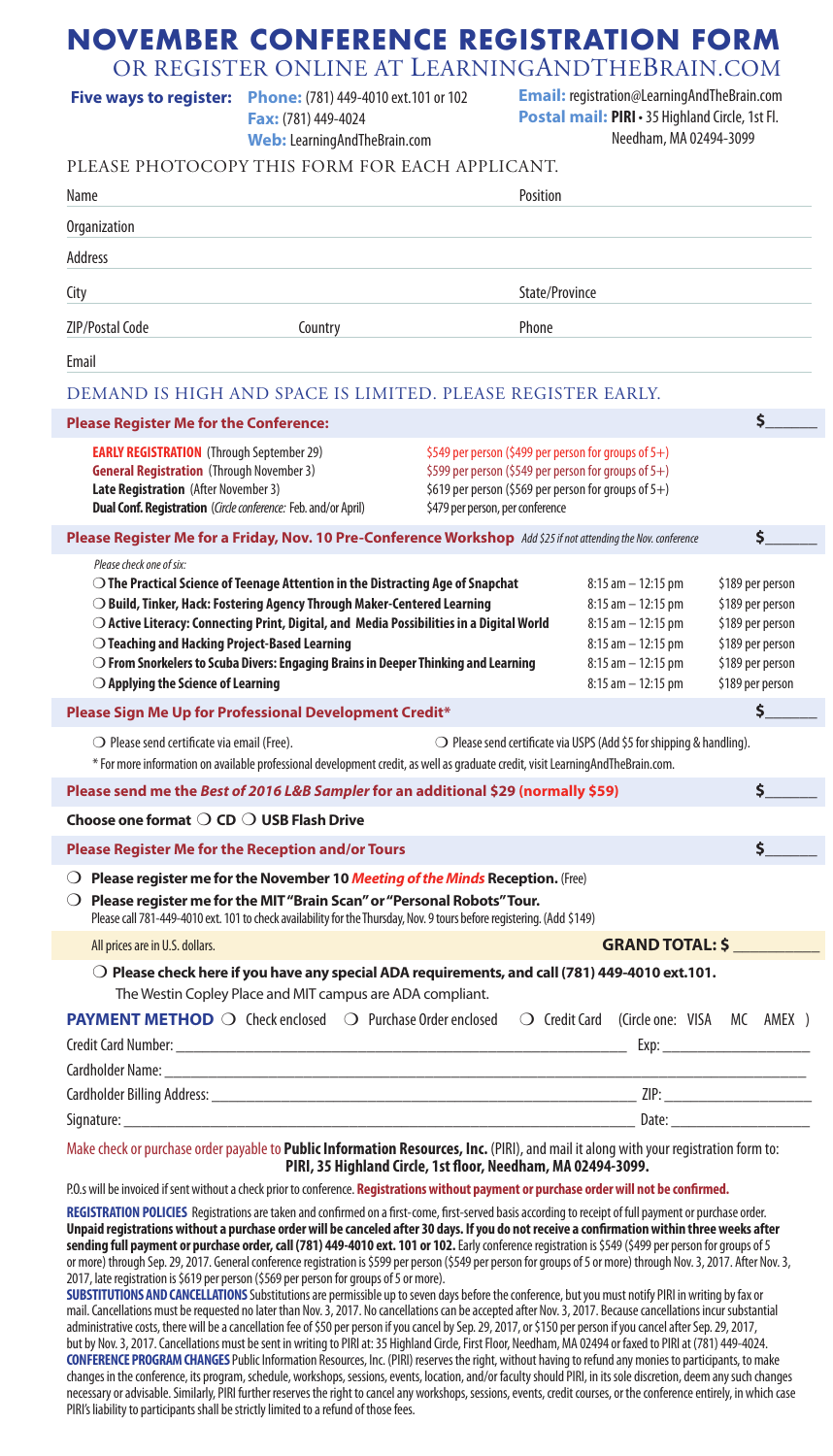# **CREATE ENGAGING SCHOOLS OF THE FUTURE**

Neuroscience and technology are merging to transform schools, eliminating rows of desks, teacher-centered instruction, and bored students. The learning sciences, including cognitive neuroscience, are merging with teaching and technology for evidencebased curriculum and assessments; with virtual reality games to improve student engagement and learning experiences; with robotics to teach coding and create future ready students; and with gaming, makerspaces, and design thinking to transform classrooms into engaging, collaborative, learning spaces. Find out how you can transform your school, classroom, and curriculum for the future and increase engagement by merging neuroscience, virtual reality, robotics, makerspaces, and classroom redesign.

#### **LEARNING OBJECTIVES**

 **You will gain knowledge about:**

- Using robotics to teach STEM, coding, and 21<sup>st</sup> Century skills
- ✓ **Create engaging spaces, schools, curricula, and classrooms**
- ✓ **How virtual reality improves empathy, learning, and engagement**
- Using evidence-based research with teaching, technology, and testing
- ✓ **Teaching reading, writing, and language arts with gaming and making**
- ✓ **Rethinking times, schedules, structures, spaces, learning, and leadership**
- ✓ **Incorporating ideas from "hacking" and "flipping" to change education**
- ✓ **How physical and virtual environments affect brains and achievement**
- ✓ **Engaging students by redesigning learning, maker, and virtual spaces**
- ✓ **Promoting empathy and changing behaviors with virtual experiences**
- ✓ **Effects of job automation and ways to prepare future ready students**
- ✓ **Rethinking teachers' roles, grades, assessments, and homework**

#### **CO-SPONSORS**

Dana Alliance for Brain Initiatives, **The Dana Foundation** International Society for Technology in Education, **ISTE** Integrated Learning Initiative, **Massachusetts Institute of Technology** Mind, Brain, and Education Program, **Harvard Graduate School of Education** Neuro-Education Initiative, **Johns Hopkins University School of Education** Neuroscape, **University of California, San Francisco** Neuroscience Research Institute, **University of California, Santa Barbara** National Association of Elementary School Principals **(NAESP)** National Association of Secondary School Principals **(NASSP)** School Development Program, **Yale University School of Medicine LEARNING** *& the* **BRAIN® Foundation**



#### **WHO SHOULD ATTEND**

Educators, Parents Curriculum, Staff Developers Speech-Language Pathologists PreK-12 Teachers, Administrators Learning Specialists, Special Educators Psychologists, Career, Guidance Counselors Early Childhood, Elementary Educators Middle/High School Educators, Professionals Reading, Writing, STEM, Robotics Teachers Classroom Technology Educators, Coordinators Superintendents, Principals, School Heads Architects, Classroom Design Professionals Project-Based, Makerspace Advocates College, Career Readiness Counselors Researchers, University Professors

# **EARN PROFESSIONAL DEVELOPMENT AND GRADUATE CREDIT**

**Professional Development Credit:** Earn 16-20 hours toward professional development credit for educators, psychologists, speech-language professionals, and social workers. Visit our website at **LearningAndTheBrain.com** for more information on the availability of CEUs, PDPs, CEs, and other professional development credit, or call 781-449-4010 ext. 104

**University Graduate Credit:**You can earn three academic graduate credits through the University of North Dakota. For details on the course and to register, visit **LearningAndTheBrain.com**.

**Speech-Language Pathologist Credit:** Visit LearningAndTheBrain.com for more information on courses registered to offer ASHA CEUs.



# **STAY AT THE WESTIN COPLEY PLACE, BOSTON** – SPECIAL RATES



Pay only \$249 per night (plus applicable taxes). **Call the Westin Copley Place Hotel at 1-800-937-8461 and refer to "Learning & the Brain" or go to LearningAndTheBrain.com**. The discounted conference rate will no longer apply when the room block is filled or after October 19, 2017. The hotel is centrally located on Copley Square in Boston's historic Back Bay neighborhood and adjacent to the Copley Mall and the Prudential Center, with easy access to the historic sites of Boston. The Westin is one block from Amtrak's Back Bay station and is only a 15-20 minute cab ride from Logan International Airport.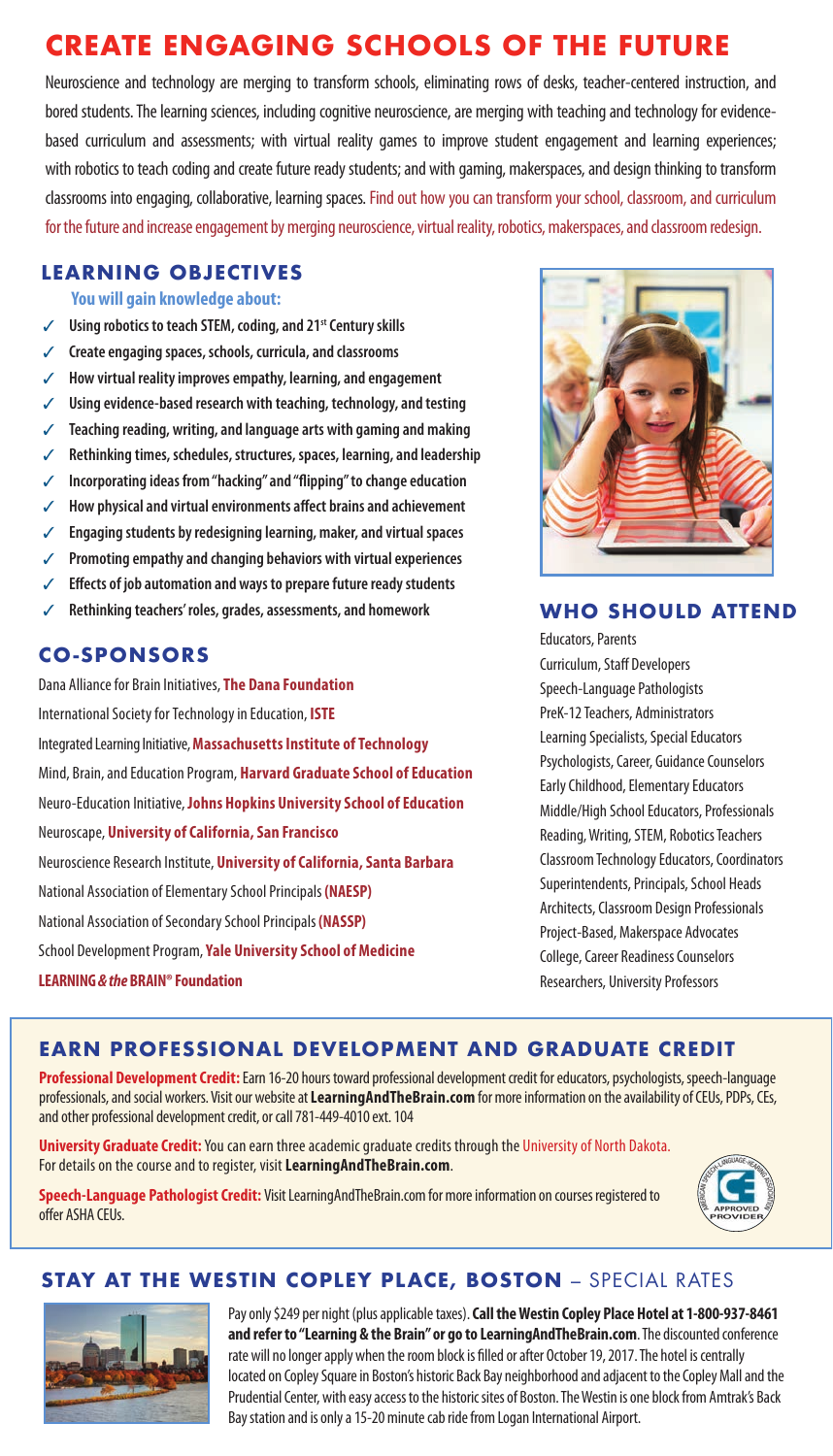

Public Information Resources, Inc. Public Information Resources, Inc. 35 Highland Circle, First Floor 35 Highland Circle, First Floor Needham, MA 02494-3099 Needham, MA 02494-3099 Presented by:



# FEATURED SPEAKER: **FEATURED SPEAKER:**

Director, Personal Robots Group, Director, Personal Robots Group, Institute of Technology; Author, Institute of Technology; Author, MIT Media Lab, Massachusetts MIT Media Lab, Massachusetts Cynthia L. Breazeal, ScD **Cynthia L. Breazeal, ScD** Designing Sociable Robots *Designing Sociable Robots*

# LEARNING & the BRAIN® CONFERENCE LEARNING *& the* BRAIN® CONFERENCE Fall International Conference for PreK through University Educators, Clinicians, and Counselors Fall International Conference for PreK through University Educators, Clinicians, and Counselors

November 10-12, 2017 • At the Westin Copley Place Hotel • Boston, MA At the Westin Copley Place Hotel • **Boston, MA November 10-12, 2017 •** 

# MERGING MINDS & TECHNOLOGY: TRANSFORM SCHOOLS WITH **MERGING MINDS & TECHNOLOGY:** TRANSFORM SCHOOLS WITH NEUROSCIENCE, ROBOTS, MAKERSPACES, AND VIRTUAL REALITY NEUROSCIENCE, ROBOTS, MAKERSPACES, AND VIRTUAL REALITY

# Explore the latest research on: *Explore the latest research on:*

Merging Making, Gaming, and Design **Merging Making, Gaming, and Design Engaging Students with Technology**  Engaging Students with Technology **Transforming Teaching and Schools The Rise of Robots in the Classroom**  The Science of Teaching and Testing **Transforming Teaching and Schools**  The Rise of Robots in the Classroom Virtual Reality Games and Empathy **The Science of Teaching and Testing Virtual Reality Games and Empathy** Redesigning Spaces and Schedules **Redesigning Spaces and Schedules** Hacking Education and Homework **Hacking Education and Homework**

**Teaching Future Ready Skills and Students** Merging Learning Science and Technology **Teaching Future Ready Skills and Students Merging Learning Science and Technology** Flipping Classrooms and Teachers' Roles **Flipping Classrooms and Teachers' Roles**  Creating Coders, Makers, and Engineers **Creating Coders, Makers, and Engineers**  Reading and Literacy in the Digital Age **Reading and Literacy in the Digital Age**  Evidence-Based Student Assessments **Evidence-Based Student Assessments Teaching STEM Skills with Robotics Teaching STEM Skills with Robotics** Redesigning Learning Spaces **Redesigning Learning Spaces**

Presort Standard Presort Standard U.S. Postage Florence, KY Florence, KY Permit#313 Permit # 313 **PAID**

> For information on PD credits, graduate credits, and inservice training, visit Learning And The Brain.com. For information on PD credits, graduate credits, and inservice training, visit **LearningAndTheBrain.com**. **UPCOMING L&B CONFERENCES** UPCOMING L&B CONFERENCES Winter: Feb. 15-17, 2018 in San Francisco, CA **Winter: Feb. 15-17, 2018** in San Francisco, CA Spring: April 19-21, 2018 in New York, NY **Spring: April 19-21, 2018** in New York, NY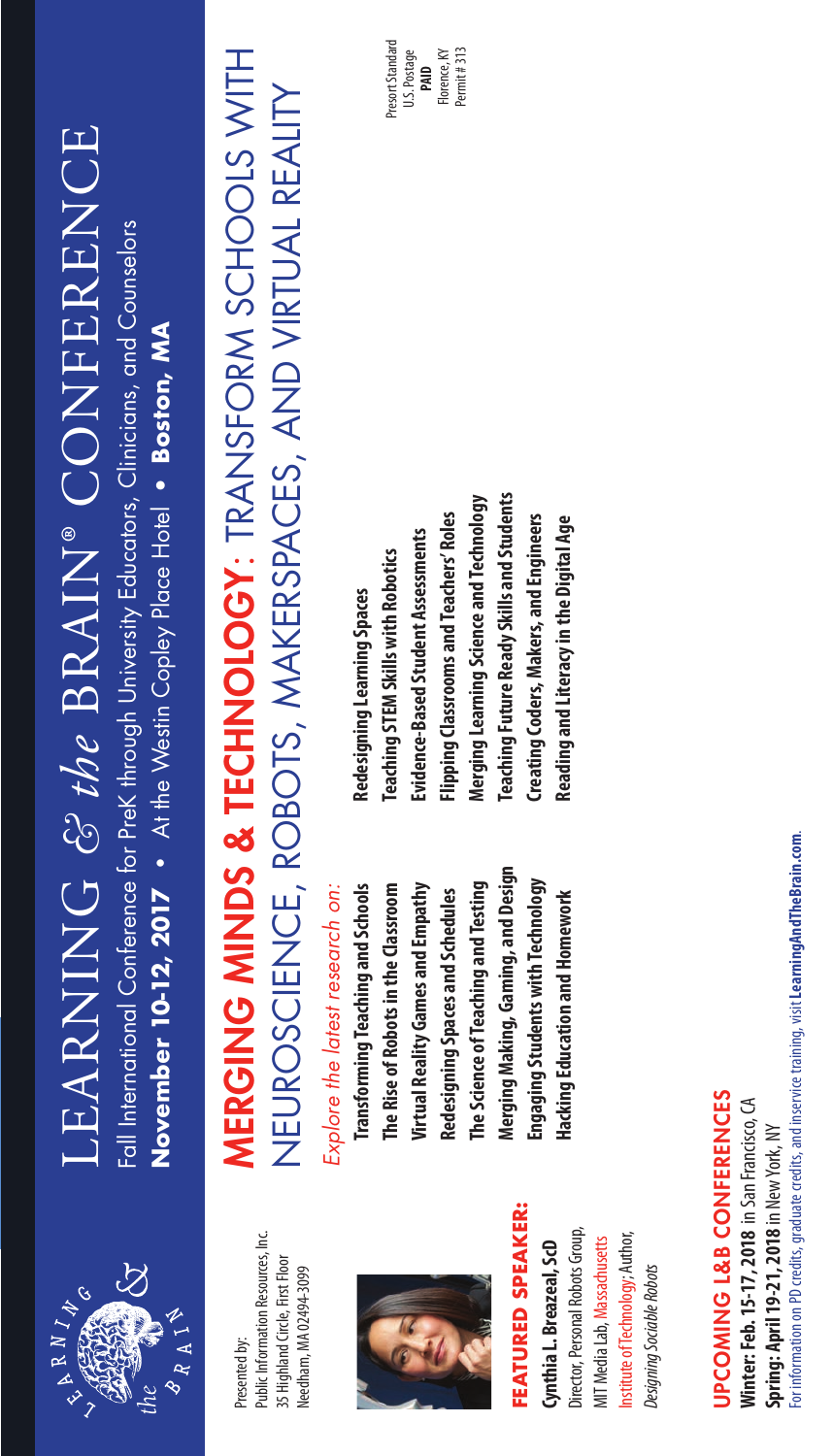*"What's exciting is that new technology is making us rethink all the fundamentals of teaching and learning."*

> **—John D.E. Gabrieli, PhD Director, Integrated Learning Initiative Massachusetts Institute of Technology**



MERGING MINDS & TECHNOLOGY: TRANSFORM SCHOOLS WITH NEUROSCIENCE, ROBOTS, MAKERSPACES, AND VIRTUAL REALITY

AT THE WESTIN COPLEY PLACE HOTEL BOSTON, MA

Early Registration Deadline: Sept. 29 General Registration Deadline: Nov. 3 **NOVEMBER 10-12, 2017**

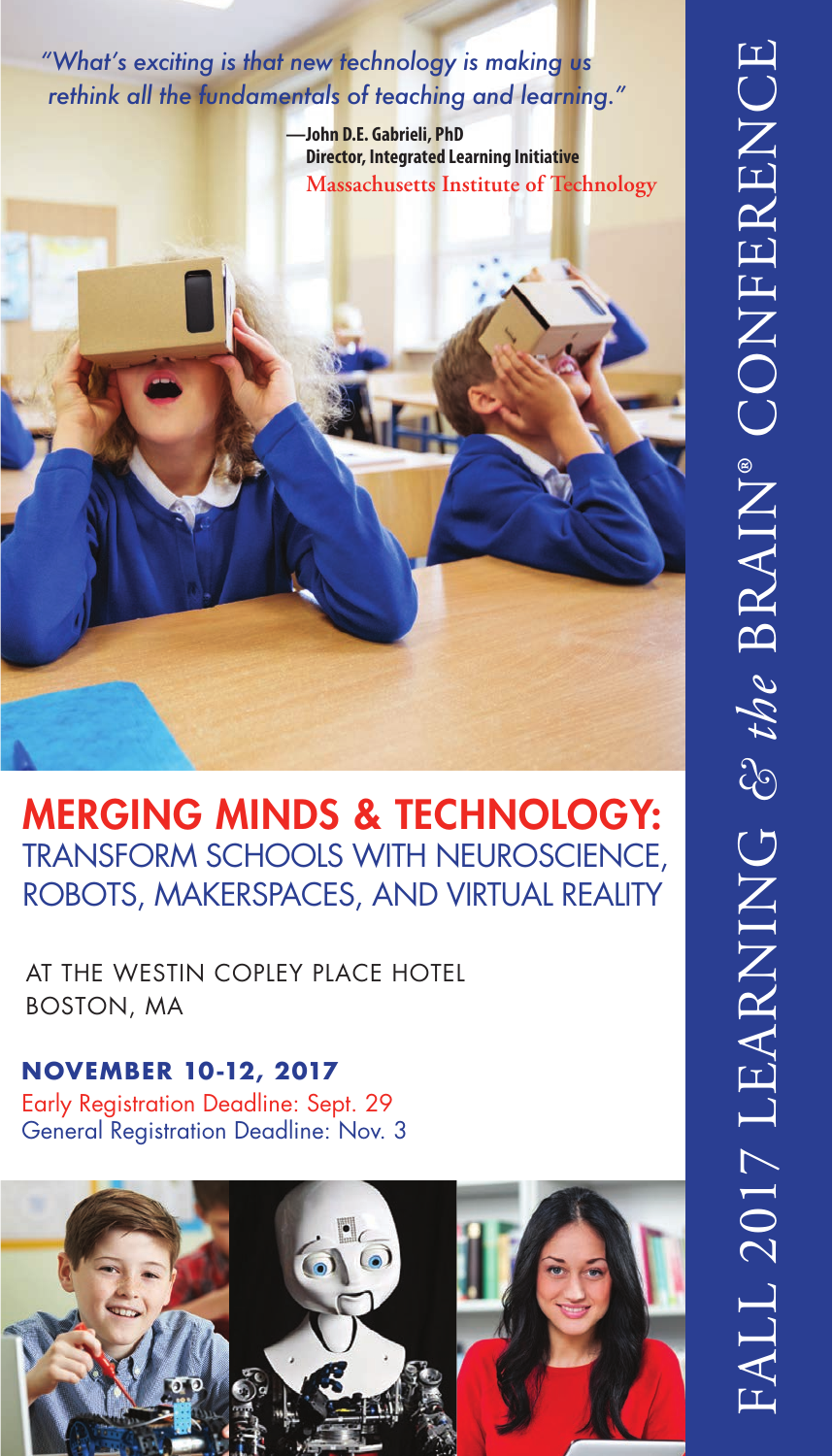# WITH A DISTINGUISHED FACULTY **CONFERENCE PROGRAM TOPICS**

# 1) TRANSFORM SCHOOLS: CREATING ENGAGING SPACES & CURRICULUM

#### **Transform Schools, Curriculum, and Assessment to 4 Dimensions for Future Ready Students**

**Maya Bialik, EdM**, Researcher, Center for Curriculum Redesign; Co-Founder/Program Director, The People's Science; Former Research Assistant, Project Zero, Harvard Graduate School of Education; Co-Author, *Four-Dimensional Education* (2015)

#### **Learning Transformed: 8 Keys to Design Tomorrow's Schools, Today**

**Eric C. Sheninger, MEd**, Senior Fellow, International Center for Leadership in Education; Author, *Uncommon Learning* (2015) and *Digital Leadership* (2014); Co-Author, *BrandED* (2017) and *Learning Transformed: 8 Keys to Designing Tomorrow's Schools, Today* (2017)

#### **Bold Moves for Schools: Creating Modern Learning Spaces, Schedules, and Curriculum**

**Heidi Hayes Jacobs, EdD**, Founder and President, Curriculum Designers, Inc.; Co-Author, *Bold Moves for Schools: How We Create Remarkable Learning Environments* (2017); Author, *Active Literacy Across the Curriculum* (2014) and *Curriculum 21* (2010)

#### **Hacking the Old School: Reimagining Schools and Classrooms**

**Mark D. Barnes, MAEd**, Teacher; Founder, Teachers Throwing Out Grades; Founder of *Times 10 Publications*; Creator, *Hack Learning* Series; Author of six education books, including the award-winning *Hacking Education* (2015) and *Role Reversal* (2013)

#### **3.0 – Teaching, Learning, and Leading in Unprecedented Times**

**Jonathan Bergmann, MAEd**, Pioneer in the Flipped Classroom Movement; Chief Academic Officer, Flipped Learning Global; Host of the Radio Show, *The Flip Side*; Co-Author, *Flipped Learning for Elementary Instruction* (2016) and *Flip Your Classroom* (2012)

#### **Transforming the High School Experience: Learning Reimagined**

**Robert W. Dillon, EdD**, Director of Innovative Learning, School District of University City; Adjunct Faculty, University of Missouri, Saint Louis; Author, *Leading Connected Classrooms* (2015) and *Engage, Empower, Energize: Leading Tomorrow's Schools Today* (2014)

# 2) TRANSFORM CLASSROOMS: MERGING MAKING, GAMING, & DESIGN

#### **Designing Teacher Practice Spaces**

**Justin Reich, EdD**, Research Scientist, Office of Digital Learning; Lecturer, Scheller Teacher Education Program; Executive Director, Teaching Systems Lab, Massachusetts Institute of Technology; Co-Author, *The iPad Classroom: From Consumption to Curation and Creation* (2015)

#### **Learning by Making: The Benefits of Makerspaces and Game Design for Agency and Inquiry**

**Kimberly M. Sheridan, EdD**, Associate Professor, College of Education and Human Development, George Mason University; Co-Author, "Learning in the Making" (2014, *Harvard Educational Review*) and "Designing Games, Designing Roles" (2013, *Urban Education*)

#### **Hacking Your Classroom: Designing Your Own Learning Environment**

**Jane Zhang, BA**, Design Researcher; Master's Degree Candidate, Harvard Graduate School of Design; and **Grace O'Shea, MA**, Education Entrepreneur; Former Public School Teacher; Co-Founders, Room2learn, Harvard Innovation Labs, Harvard University

#### **Designing Learning Spaces That Matter**

**Robert W. Dillon, EdD**, Director of Innovative Learning, School District of University City; Adjunct Faculty, University of Missouri, Saint Louis; Co-Author, *The Space: A Guide for Educators* (2016) and *Redesigning Learning Spaces* (2016)

#### **Start and SEED Making: Designing Creative Maker Experiences for Children**

**Alisha Panjwani, MS**, Founder, SEEDS (Science, Engineering, Esthetics, Design, and Storytelling) interdisciplinary Studiolab; Former Research Assistant, MIT Media Lab, Massachusetts Institute of Technology; Co-Author, *Start Making!* (2016)

#### **How to Redesign Classrooms to Reduce Gender Disparities in STEM and Computer Sciences**

**Sapna Cheryan, PhD**, Associate Professor, Department of Psychology; University of Washington; Co-Author, "Designing Classrooms to Maximize Student Achievement" (2014, *Policy Insights from the Behavioral and Brain Science*s) and "Classroom Matters: The Designing of Virtual Classrooms Influences Gender Disparities in Computer Science Class" (2011, *Computers & Education*)

#### **Transforming Classrooms into EPIC Learning Studios for Student Agency, Authenticity, and Agility**

Peggy N. Sheehy, MLIS, MALS, Founder, 3D Game Lab; 6<sup>th</sup> Grade Humanities Teacher; Creator of EPIC (Every Person is Counted) Learning Studio – a classroom that merges redesigned physical space with virtual worlds to encourage engagement and collaboration

#### **MIT PERSONAL ROBOTS TOUR**

**THURSDAY, NOVEMBER 9 – 2:00 or 3:00 PM (Cost per Person: \$149. Tours are for one hour.)** *Sponsored by the Personal Robots Group, MIT Media Lab, Massachusetts Institute of Technology*





promote social and intellectual skills, and foster literacy and language skills. Find out about the latest personal robotic projects and research, and have an opportunity to interact with these cute, friendly robots. Tours will take place offsite on the MIT Campus in Cambridge, MA. The MIT Media Lab building is easily accessible from the Westin Copley Place Hotel via public transit. Directions will be provided. Call (781) 449-4010 ext. 101 for availability. **(Space is limited. For conference registrants only.)**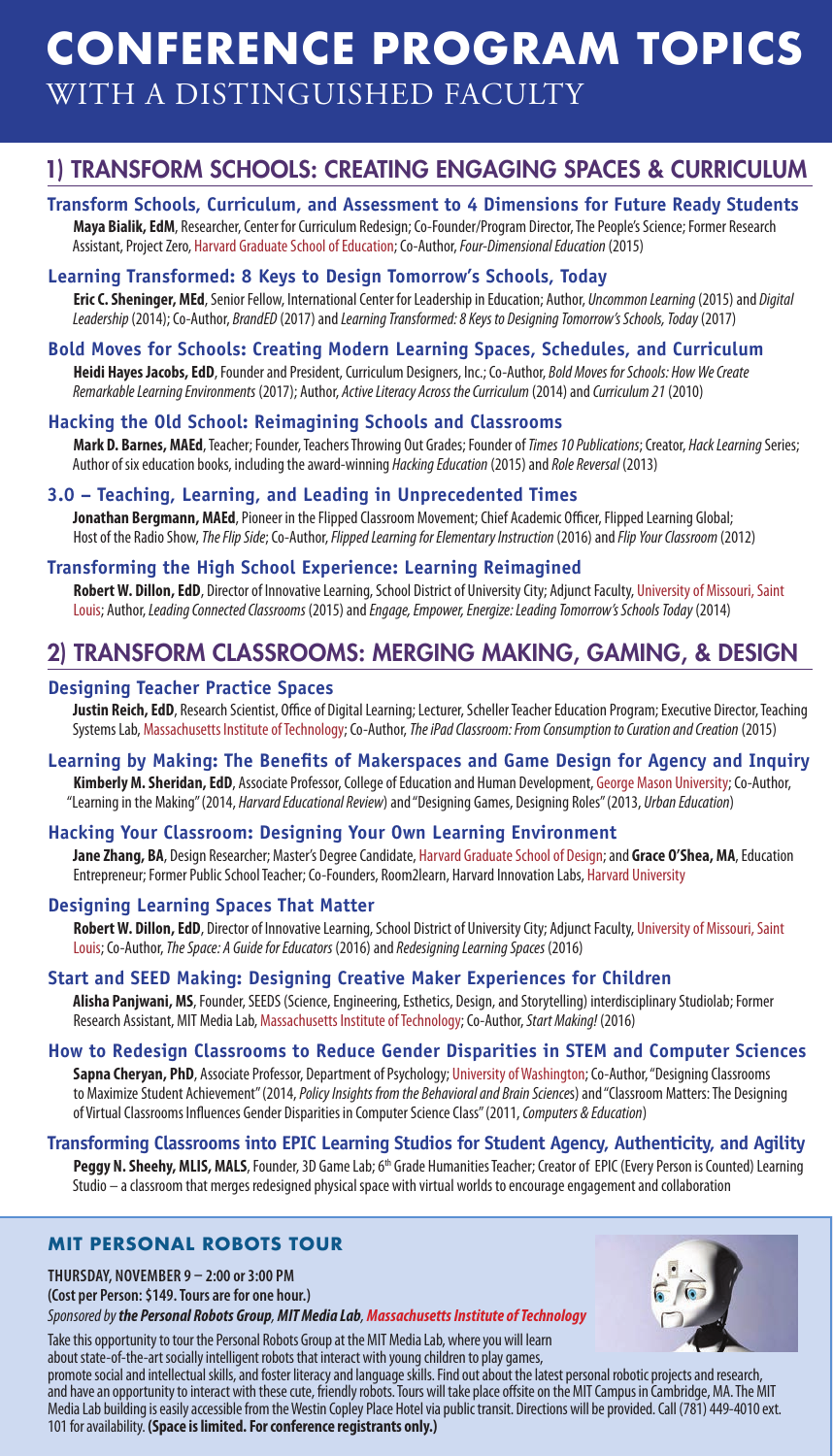# **CONFERENCE BEGINS 1:00 PM, NOVEMBER 10**

SCHEDULE:

**Friday, November 10 1:00 PM – 5:45 PM Conference Day 1 Saturday, November 11 8:15 AM – 5:30 PM Conference Day 2 Sunday, November 12 8:30 AM – 3:30 PM Conference Day 3**

**Friday, November 10 8:15 AM – 12:15 PM Pre-Conference Workshops**



## 3) TRANSFORM LEARNING: USING VIRTUAL REALITY FOR ENGAGEMENT

- **From Augmented to Virtual Learning: Affordances of Different Mixes of Reality for Learning Eric D. Klopfer, PhD**, Professor; Director, Scheller Teacher Education Program and The Education Arcade, Massachusetts Institute of Technology; Author, *Augmented Learning: Research and Design of Mobile Educational Games* (2008)
- **Teaching with Augmented Realities/Virtual Environments: Preparing Students for the Real World Chris J. Dede, EdD**, Timothy E. Wirth Professor in Learning Technologies, Harvard Graduate School of Education; Co-Editor, *Teacher Learning in the Digital Age* (2016), *Digital Teaching Platforms* (2013), and *Scaling Up Success* (2005)
- **Neuroscience Meets Technology: A Vision of the Future of Classroom Learning and Assessments Adam Gazzaley, MD, PhD**, Founder/ Executive Director, Neuroscape; Professor of Neurology, Physiology, and Psychiatry, University of California, San Francisco; Host, PBS Special "The Distracted Mind"; Co-Author, *The Distracted Mind: Ancient Brains in a High-Tech World* (2016)
- **Using Neuroscience with Virtual Environments for Teacher Training and Student Engagement**  Richard L. Lamb, PhD, Director, Neurocognition Science Laboratory; Associate Professor, Department of Learning and Instruction, Graduate School of Education, University at Buffalo; Principal Investigator, VR for Preschools Project; Co-Editor, *Educational and Learning Games* (2015)
- **Studying Empathy and Human Behavior Through Immersive, Virtual Experiences Elise Ogle, MA**, Project Manager, Virtual Human Interaction Lab, Stanford University; Researcher who manages several virtual reality projects, including the *Stanford Ocean Acidification Experience, Empathy at Scale,* and *Becoming Homeless: A Human Experience*

**Engaging Science Learning Through Embodied, Mixed Virtual Environments Robb W. Lindgren, PhD**, Assistant Professor of Curriculum and Instruction, University of Illinois at Urbana-Champaign; Principal Investigator, Meteor – a game which combines body movements, virtual reality, and a room-sized simulation to teach science

# 4) TRANSFORM CAREERS: TEACHING STEM SKILLS THROUGH ROBOTICS

#### **The Rise of Personal Robots in Classrooms: Implications for Education Cynthia L. Breazeal, ScD**, Founder and Director, Personal Robots Group, MIT Media Lab; Associate Professor of Media Arts and Sciences, Massachusetts Institute of Technology; Founder and Chief Scientist, Jibo, Inc.; Author, *Designing Sociable Robots* (2003)

- **Engaging Children in Early STEM Education Through Interactive Robots, Tangibles, and Games Ayanna M. Howard, PhD**, Linda J. and Mark C. Smith Endowed Chair in Bioengineering, Georgia Institute of Technology; Founder/Chief Technology Officer, Zyrobotics, LLC – which offers accessible STEM educational robots; Named the "Top Young Innovator" by *MIT Technology Review*
- **Using Robotics and Makerspaces to Create Meaningful Learning Experiences in Early Childhood Amanda Strawhacker, PhD Candidate**, DevTech Research Group, Eliot-Pearson Department of Child Study and Human Development, Tufts University; Intern, Project Zero, Harvard Graduate School of Education; Project Coordinator, ScratchJr Research Project
- **Robotics in Education: Teaching Using Robotics and Learning Sciences to Change Learning Chris B. Rogers, PhD**, Department Chair and Professor, Department of Mechanical Engineering; Co-Director, Center for Engineering Education and Outreach, Tufts University; Co-Author, "Kindergarten Robotics" (2006, *International Journal of Engineering Education*)

#### **MIT BRAIN SCAN TOUR**

**THURSDAY, NOVEMBER 9 – 2:00, 3:00, 4:00, OR 5:00 PM (Cost per Person: \$149. Tours are for one hour.)**

*Sponsored by the Athinoula A. Martinos Imaging Center, Massachusetts Institute of Technology*

Take this opportunity to see an fMRI brain scan in action. Call 781-449-4010 ext. 101 for information and to register for a tour. One person from each tour will be selected by MIT to have his or her brain scanned. Tours will take place **offsite** at the MIT Campus in Cambridge, MA. The Imaging Center is easily accessible from the Westin Copley Place Hotel via public transit. Directions will be provided. Call (781) 449-4010 ext. 101 for availability. **(Space is limited. For conference registrants only.)**

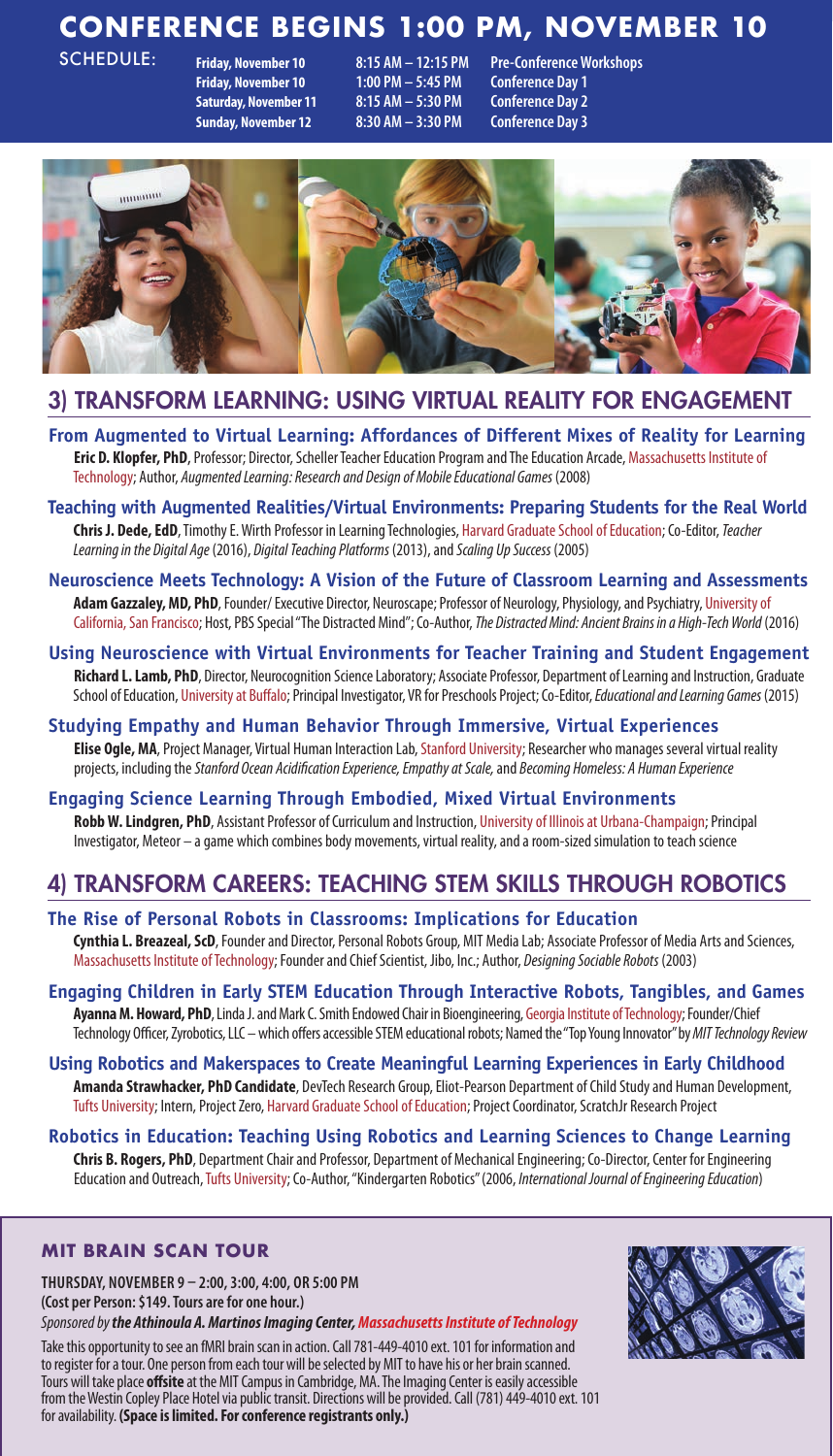# 5) TRANSFORM TEACHING: ASSESSING USING THE LEARNING SCIENCES

#### **Unleash the Science of Learning: Evidence-Based Teaching Strategies to Transform the Classroom**

Pooja K. Agarwal, PhD, Cognitive Scientist; Former Director of K-12 Student Assessment, Illinois State Department of Education; Founder, RetrievalPractice.org; Co-Author, "Advances in Cognitive Psychology Relevant to Education" (2012, *Educational Psychology Review*)

#### **Transforming Teaching and Assessments for the 21st Century**

**Glenn Whitman, MALS**, Director, Center for Transformative Teaching and Learning; Dean of Studies for Grades PS-12; Co-Author, *Neuroteach: Brain Science and the Future of Education* (2016); and **Mariale M. Hardiman, EdD**, Co-Founder/Director, Neuro-Education Initiative (NEI), Johns Hopkins University School of Education; Author, *The Brain-Targeted Teaching Model for 21st Century Schools* (2012); Both presenters are Co-Authors of "Assessment and the Learning Brain: What the Research Tells Us" (2014, *Independent School*)

#### **Hacking Formative Assessments / Hacking Homework**

**Starr Sackstein, MS**, Teacher Coach and English Teacher, Long Island City High School; Blogger, *Education Week Teacher;* Author, *Peer Feedback in the Classroom* (2017) and *Hacking Assessment* (2015); Co-Author, *Hacking Homework* (2016)

#### **FormativeTech: Meaningful, Sustainable, and Scalable Formative Assessments**

**Monica Burns, EdD**, EdTech/Curriculum Consultant; Apple Distinguished Educator; Founder, ClassTechTips.com; Author, *Tasks Before Apps* (2017), *#FormativeTech* (2017), and *Deeper Learning with QR Codes and Augmented Reality* (2016)

#### **Assessing, Impacting, and Engaging: Using Technology to Meet Diverse Student Needs**

**Eric M. Carbaugh, PhD**, Assistant Professor, Middle, Secondary, and Math Education, James Madison University; Co-Author, *The Differentiated Flipped Classroom: A Guide to Digital Learning* (2015) and "Designing Reliable and Valid Common Core-Aligned Math Assessments" (2014, *ASCD*)

# 6) TRANSFORM READING & WRITING: TEACHING FOR DIGITAL LITERACY

#### **Reading and Learning After the Digital Revolution**

**Daniel T. Willingham, PhD**, Cognitive Scientist; Professor of Psychology, University of Virginia; Author, *The Reading Mind: A Cognitive Approach to Understanding How the Mind Reads* (2017), *Raising Kids Who Read* (2015), and *Why Don't Students Like School?* (2010)

#### **The Hero's Journey: The World of Warcraft and Tolkien Drive EPIC Learning for ELA**

**Peggy N. Sheehy, MLIS**, **MALS**, Founder, 3D Game Lab, and The Games for Education Initiative; Creator and LoreKeeper, "WoWinSchool" Project – a nationwide movement to use the game, *World of Warcraft* and *The Hobbit* as a tool for teaching English Language Arts

## **Connected, Digital, Different: Teaching Adolescents to Read and Write in a Digital World**

**Kristen H. Turner, PhD**, Director, Digital Literacies Collaborative, Fordham University; Co-Author, *Argument in the Real World: Teaching Adolescents to Read and Write Digital Text* (2017) and *Connected Reading: Teaching Adolescent Readers in a Digital World* (2015)

#### **Make Writing: A Writing Workshop Redesign with Making in Mind**

**Angela Stockman, MS**, Fellow, New York Educator Voice; Owner/Director, WNY Education Associates and WNY Young Writer's Studio; Former Christa McAuliffe Fellow; Author, *Make Writing: 5 Teaching Strategies That Turn Writer's Workshops into a Maker Space* (2015)

#### **Mission Possible! Tips for Getting Students to Use Technology Purposefully Shelley S. Terrell, MEd**, eLearning Specialist; Author, *Hacking Digital Learning Strategies* (2017), *The 30 Goals Challenge for Teachers* (2015),

and *Learning to Go: Lesson Ideas for Teaching with Mobile Devices, Cell Phones, and BYOT* (2013)

*For more information, visit LearningAndTheBrain.com. Also follow us on*  $\triangleright$  *Twitter and* **f** *Facebook.* 

# REGISTER NOW FOR UPCOMING LEARNING *& the* BRAIN® CONFERENCES



# **INNOVATIVE MINDS & SCHOOLS: TEACHING TO CREATE, INNOVATE, & INSPIRE**

**FEBRUARY 15-17, 2018 IN SAN FRANCISCO, CA** Held at the historic Fairmont San Francisco on Nob Hill **OPENING SPEAKER: DAVID M. EAGLEMAN, PHD**

Adjunct Associate Professor, Department of Psychiatry and Behavioral Sciences, Stanford University School of Medicine; Author, *The Brain:* (2015); Co-Author, *The Runaway Species: How Human Creativity Remakes the World* (2017)



# **MINDFUL, BEHAVED MINDS: REDUCING ANXIETY & RAISING ACHIEVEMENT APRIL 19-21, 2018 IN NEW YORK, NY** Held at the Sheraton New York Times Square Hotel

**OPENING SPEAKER: ROBERT M. SAPOLSKY, PHD** MacArthur "Genius" Fellow; Professor of Biological Sciences, Neurology, and Neurological Sciences, Stanford University; Author, *Behave: The Biology of Humans at Our Best and Worse* (2017) and *Why Zebras Don't Get Ulcers, 3rd Edition* (2004)

#### **Register for two L&B conferences and save. See LearningAndTheBrain.com for more information.**